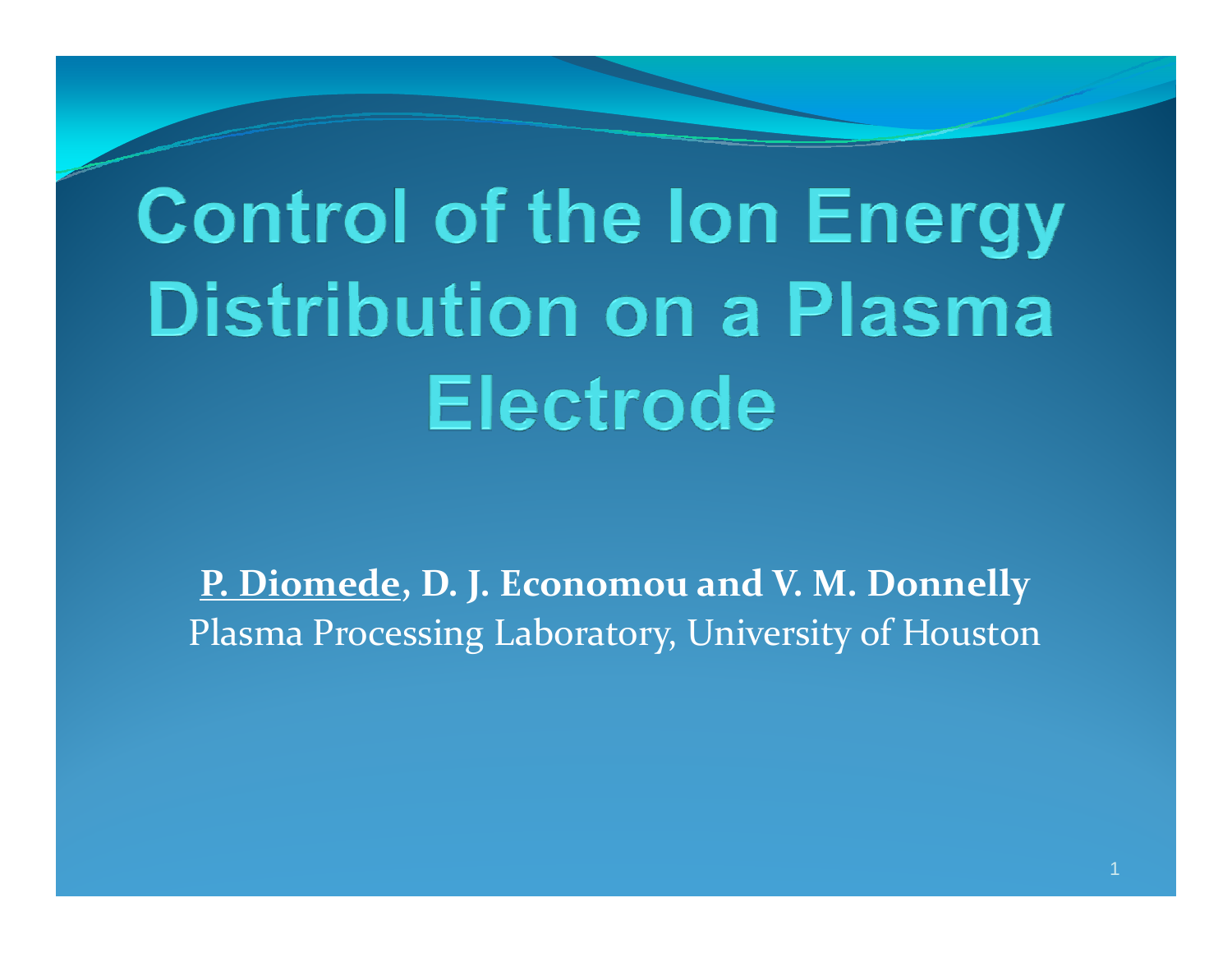

# **Outline**

#### • **Introduction**

- **PIC-MCC simulation of tailored bias on boundary electrode**
- **Semi-analytic model analytic**
- **Comparison with data**
- **Summary**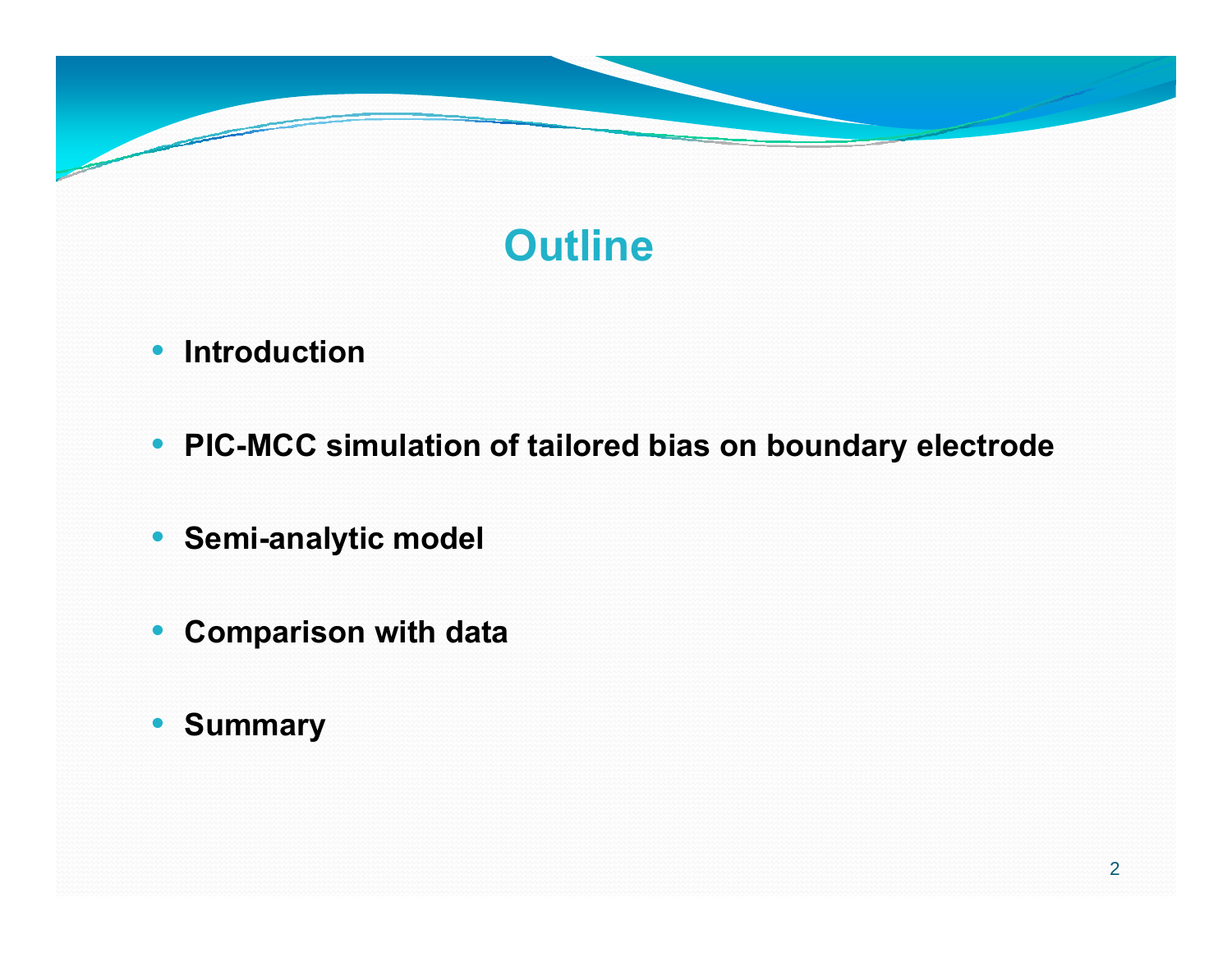# **Introduction / Motivation**

- **Control of the energy of ions bombarding a substrate in contact with plasma is critical for plasma processing.**
- **The ion energy must be high enough to drive anisotropic etching, but not too high to induce substrate damage and/or loss of selectivity.**
- **As device dimensions continue to shrink, precise control of the ion energy** *distribution* **(not just the average ion energy) becomes increasingly important.**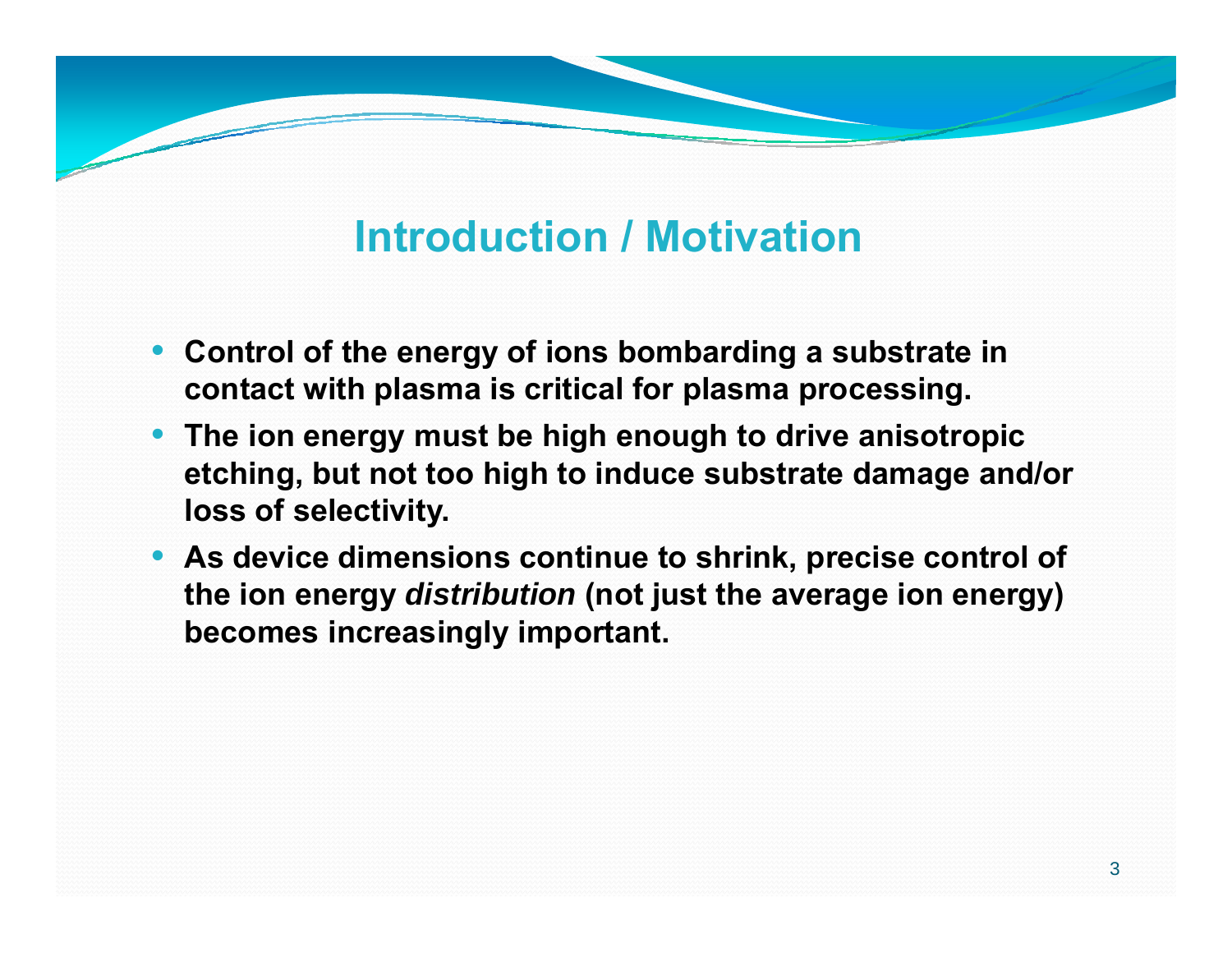# **Goal and Approach Approach**

### **Goal**:

Develop methodologies to achieve "tailored" ion energy distributions<sup>1</sup> (IEDs).

### **Approach:**

- Use combination of modeling/simulation and experiments.
- Particle-In-Cell simulation with Monte Carlo Collisions (PIC- $MCC$ )<sup>2</sup>
- Semi-analytic model<sup>3</sup>.
- 1P. Diomede et al., *J. Appl. Phys*., **109**, 083302 (2011); X.V. Quin, Y.-H. Ting and A.E. Wendt, *Plasma Sources Sci. Technol.,* **19**, 065014 (2010).
- 2S. K. Nam, D. J. Economou and V. M. Donnelly, *IEEE Trans. Plasma Sci.*, **35**, 1370 (2007); V. Vahedi, G. DiPeso, C. K. Birdsall, M. A. Lieberman, and T. D. Rognlien, *Plasma Sources Sci. Technol.* , 2, 261 (1993); J. Verboncoeur, M. Alves, V. Vahedi, and C. K. Birdsall, *J. Comp. Phys*., **104**, 321 (1993); P. Diomede et al. *PSST*, 14, 459 (2005) 3P. Diomede et al., *PSST*, **20**, 045011 (2011).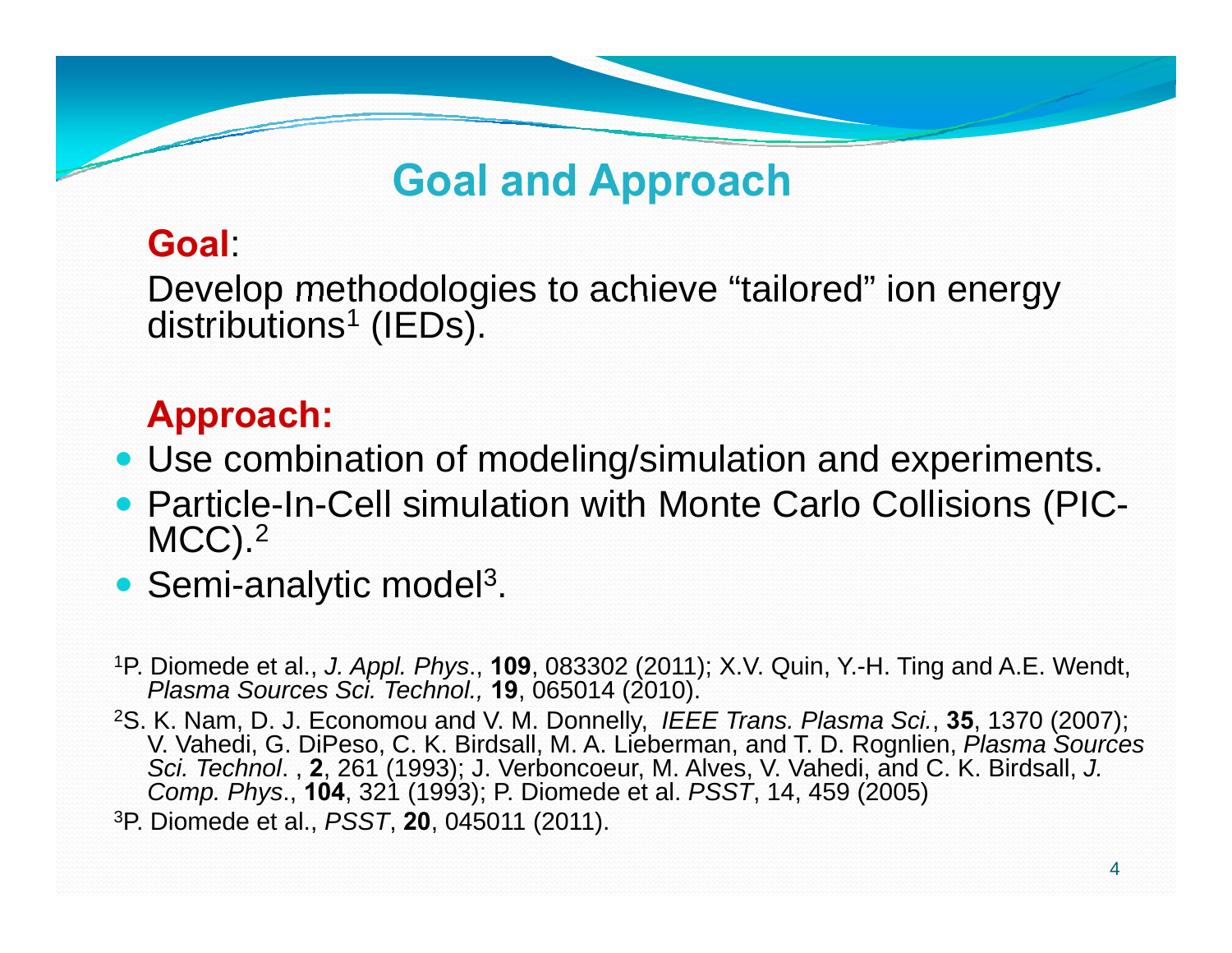# **PIC‐MCC Simulation of Pulsed CCP Reactor with DC Bias in Afterglow**



• DC bias is applied on the upper (boundary) electrode in the afterglow to modify the IED on the lower (substrate) electrode.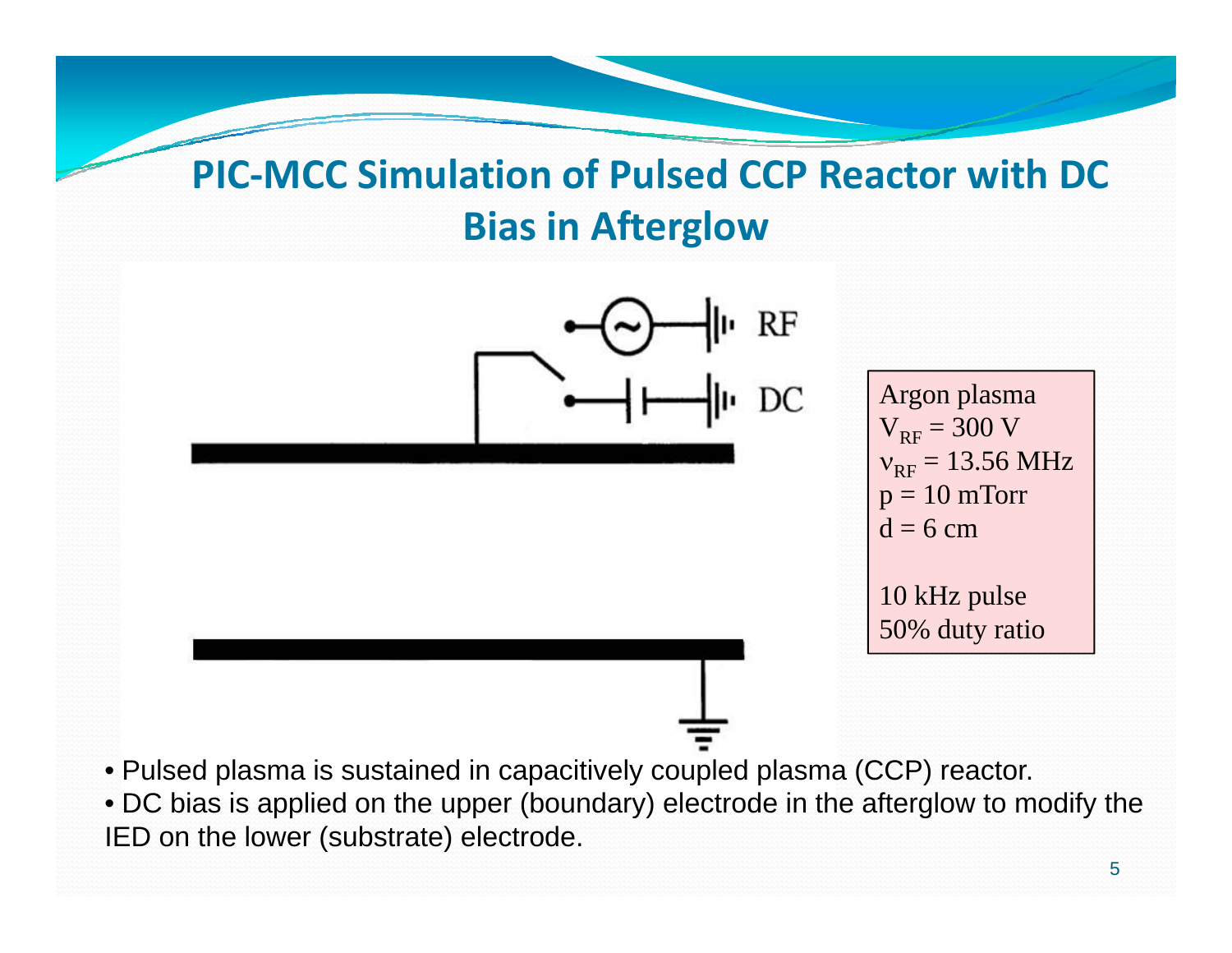# **Application of DC Bias in the Afterglow of <sup>a</sup> Pulsed Plasma**



 $\bullet$  After plasma power turn off (afterglow),  ${\sf T}_{\rm e}$  and  ${\sf V}_{\rm p}$  decay rapidly.

•Apply synchronously tailored positive bias voltage  $\mathsf{V}_{\mathsf{dc}}$  during specified time window in the afterglow.

• Bias raises plasma potential, modifying the IED on the wafer.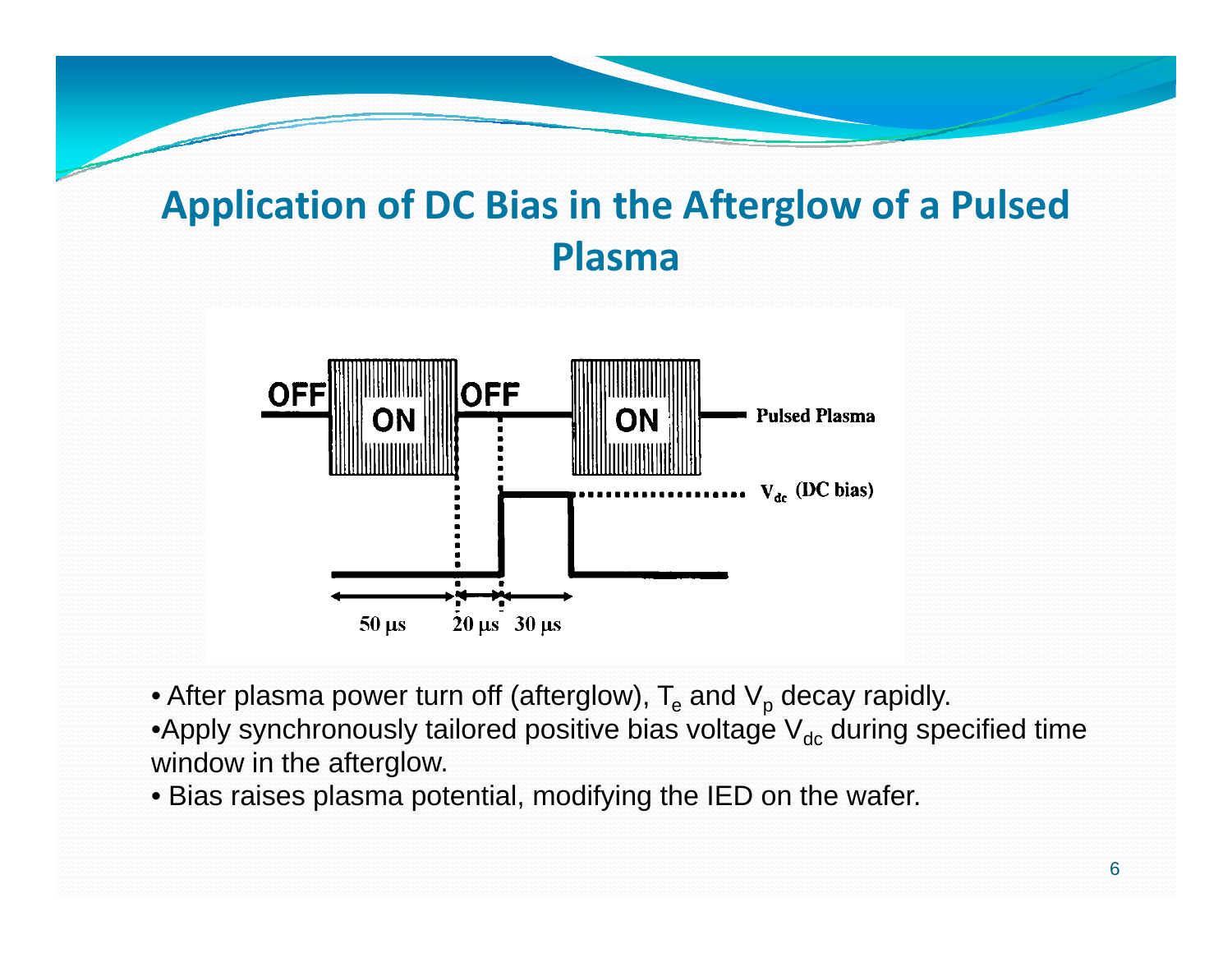# **IED without Bias**



(a) IED for continuous wave (b) IED for pulsed plasma (cw) plasma w/o bias

(b) IED for pulsed plasma (10 kHz, 50% duty cycle) w/o bias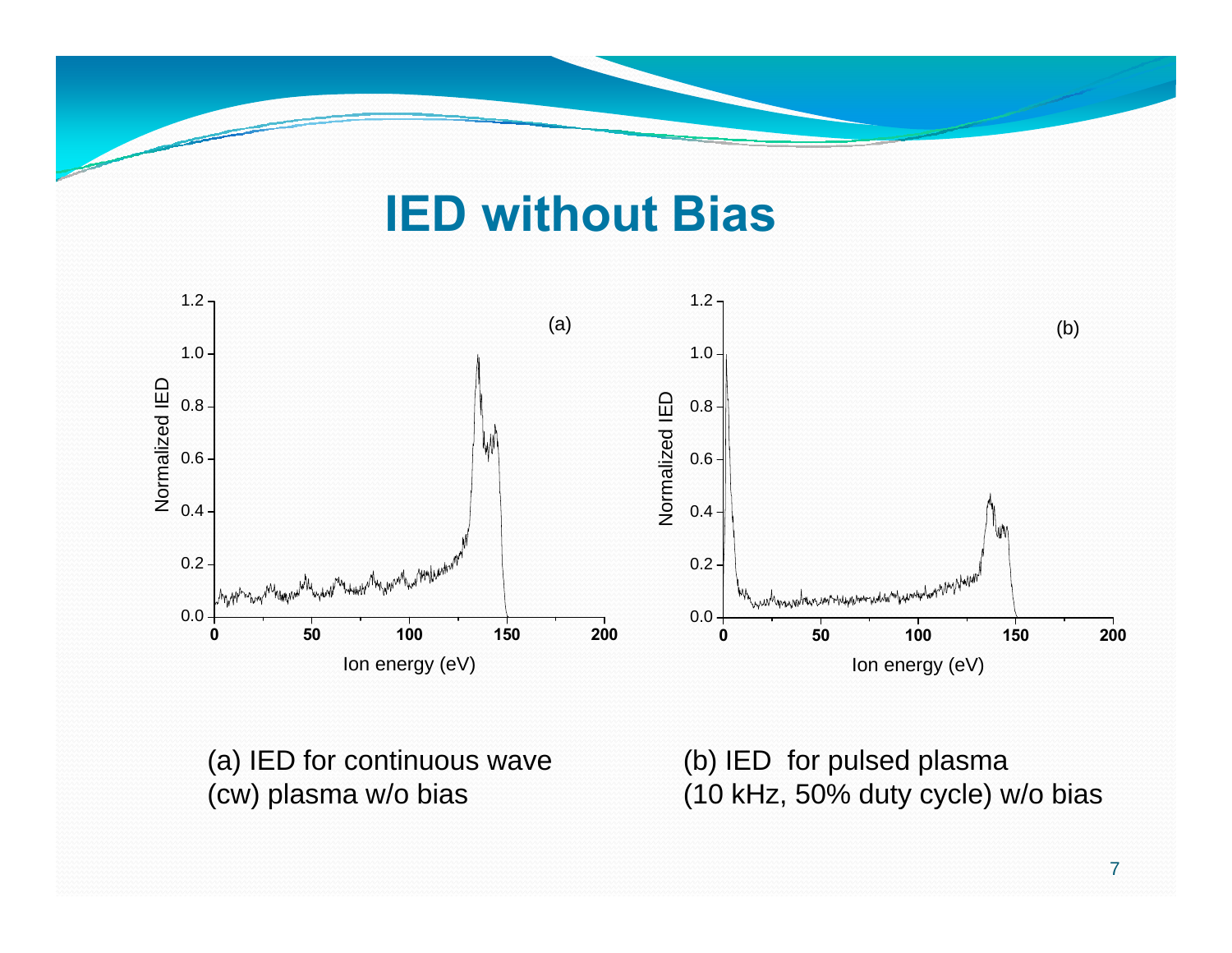### **IEDs with Staircase DC Bias Applied in Afterglow Afterglow**



- $\bullet$  Afterglow starts at time t = 50  $\rm \mu s.$
- Additional peaks appear in the IED.
- Peak location can be controlled by the value of the applied bias voltage.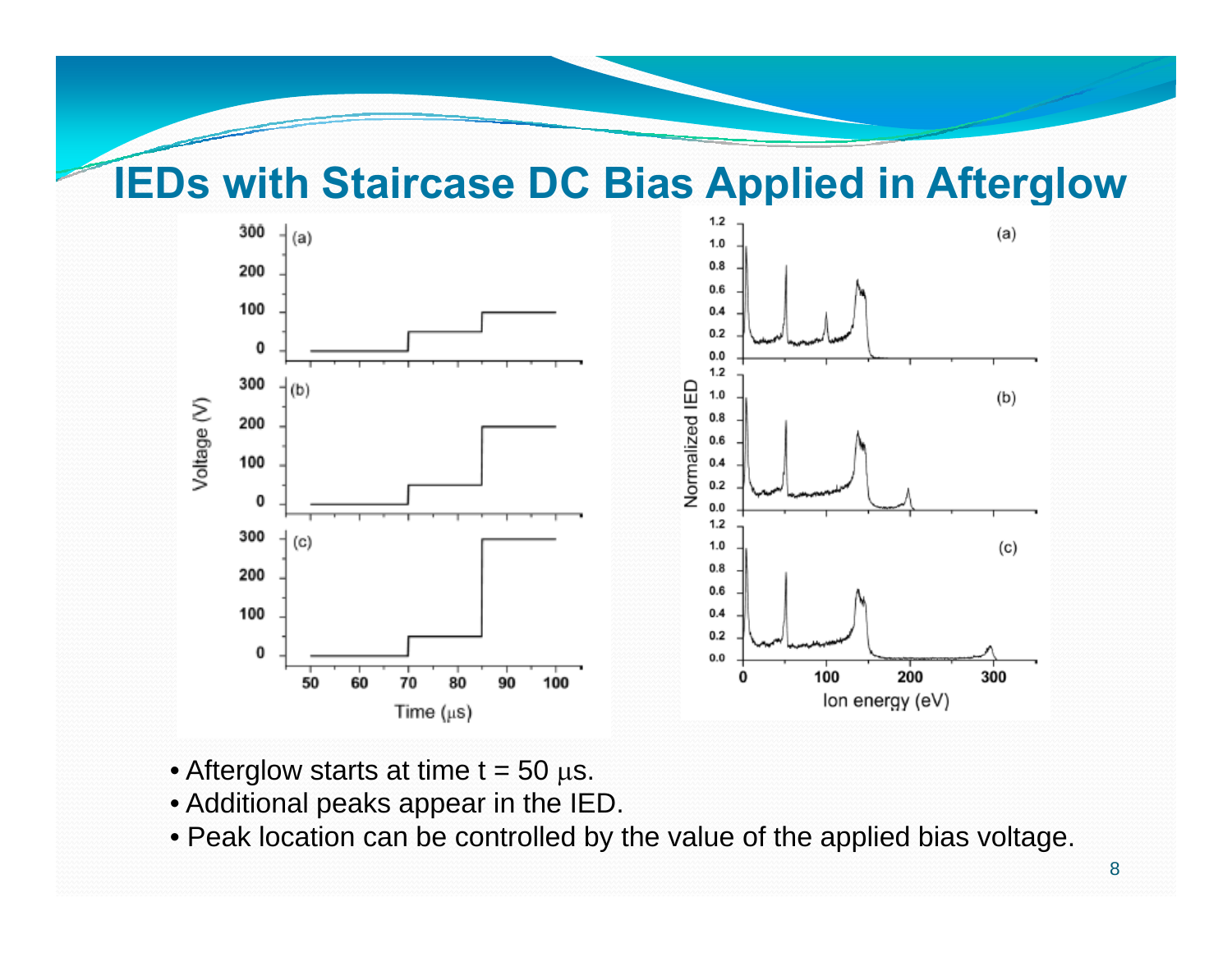**IEDs with Staircase DC Bias Applied in Afterglow (2)**



Peak strength can be controlled by the duration of the respective DC bias voltage. P. Diomede et al., *J. Appl. Phys.*, **109**, 083302 (2011)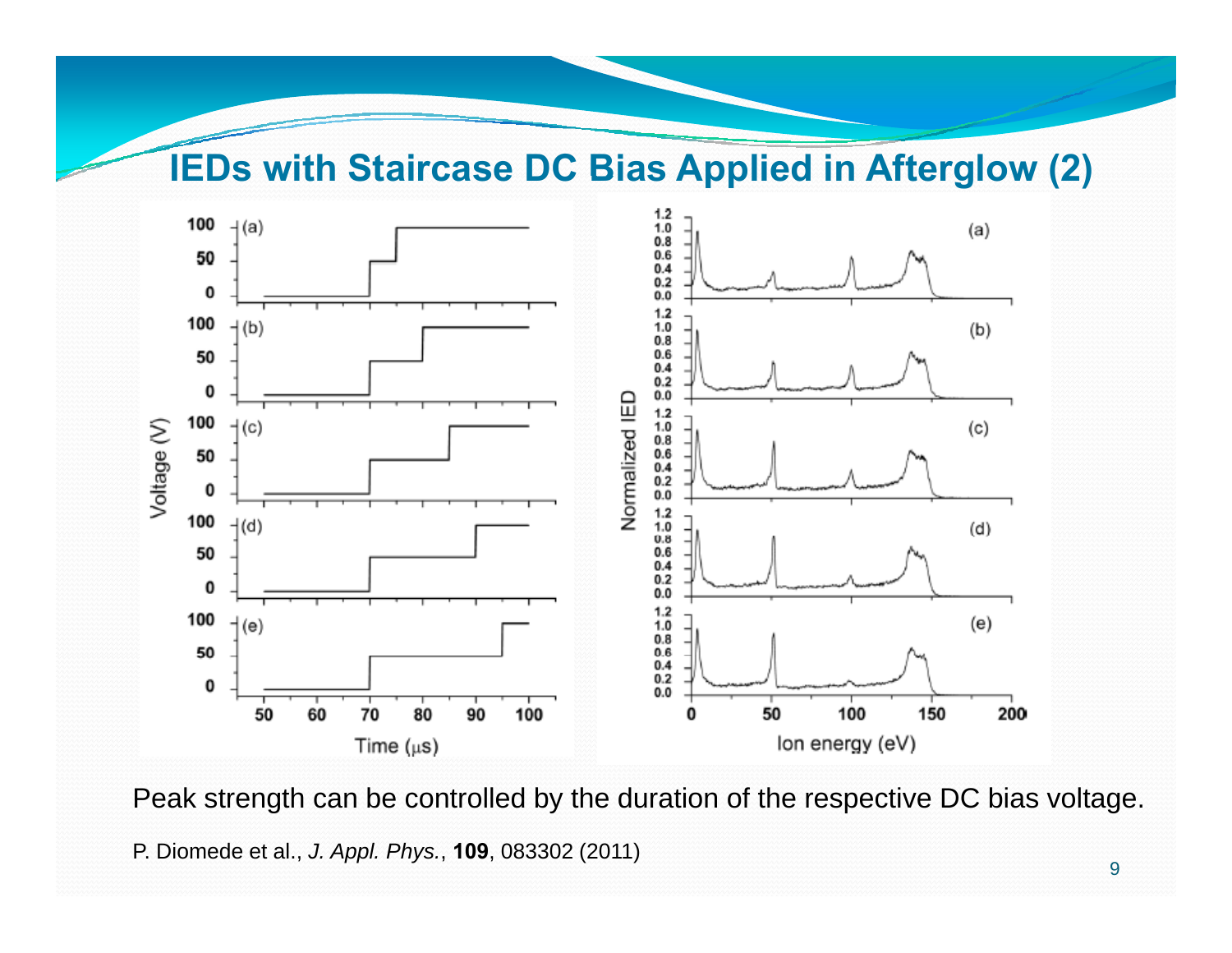### **EEPF and Electron Density Evolution**



- $\bullet$  In the afterglow of pulsed CCP, apply 50 V DC during t = 70-85  $\mu$ s, followed by  $300$  V DC during t = 85-100  $\mu$ s.
- EEPF is temporarily heated when the bias is applied but the electron density evolution is hardly affected.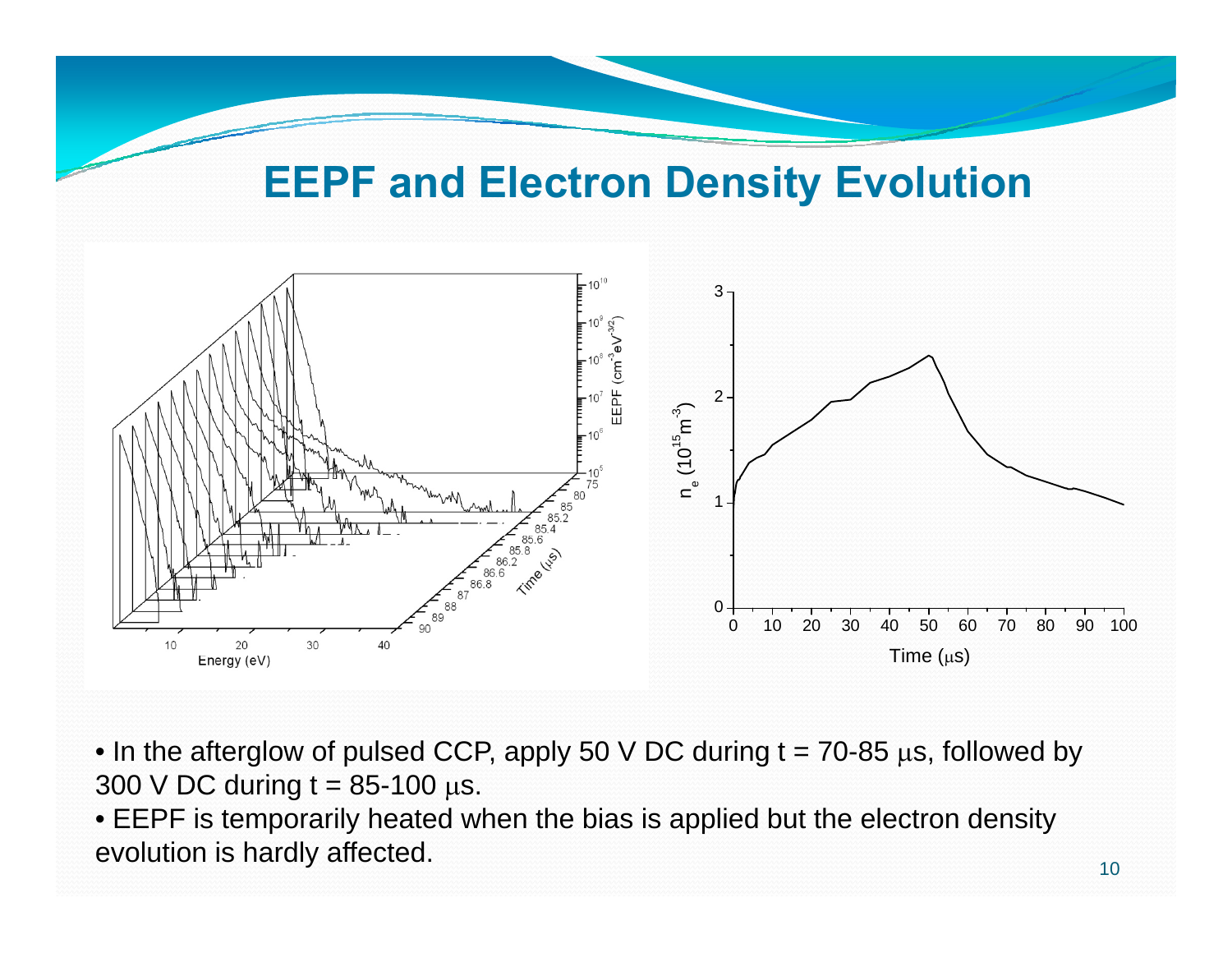### **Plasma Excitation Frequency of 60 MHz Frequency of 60**



IED for cw plasma w/o bias

IED for pulsed plasma with staircase DC bias applied in afterglow (50 V during 70-85 μs, 200 V during 85-100 μs).

- $\bullet$  Increasing frequency to 60 MHz boosts the electron density ( $n_{e}$ ~*f*º), yields thinner sheath, reduces the collisionality of the sheath, and results in sharper IEDs.
- Ion energy peak location and fraction of ions under each peak can be controlled.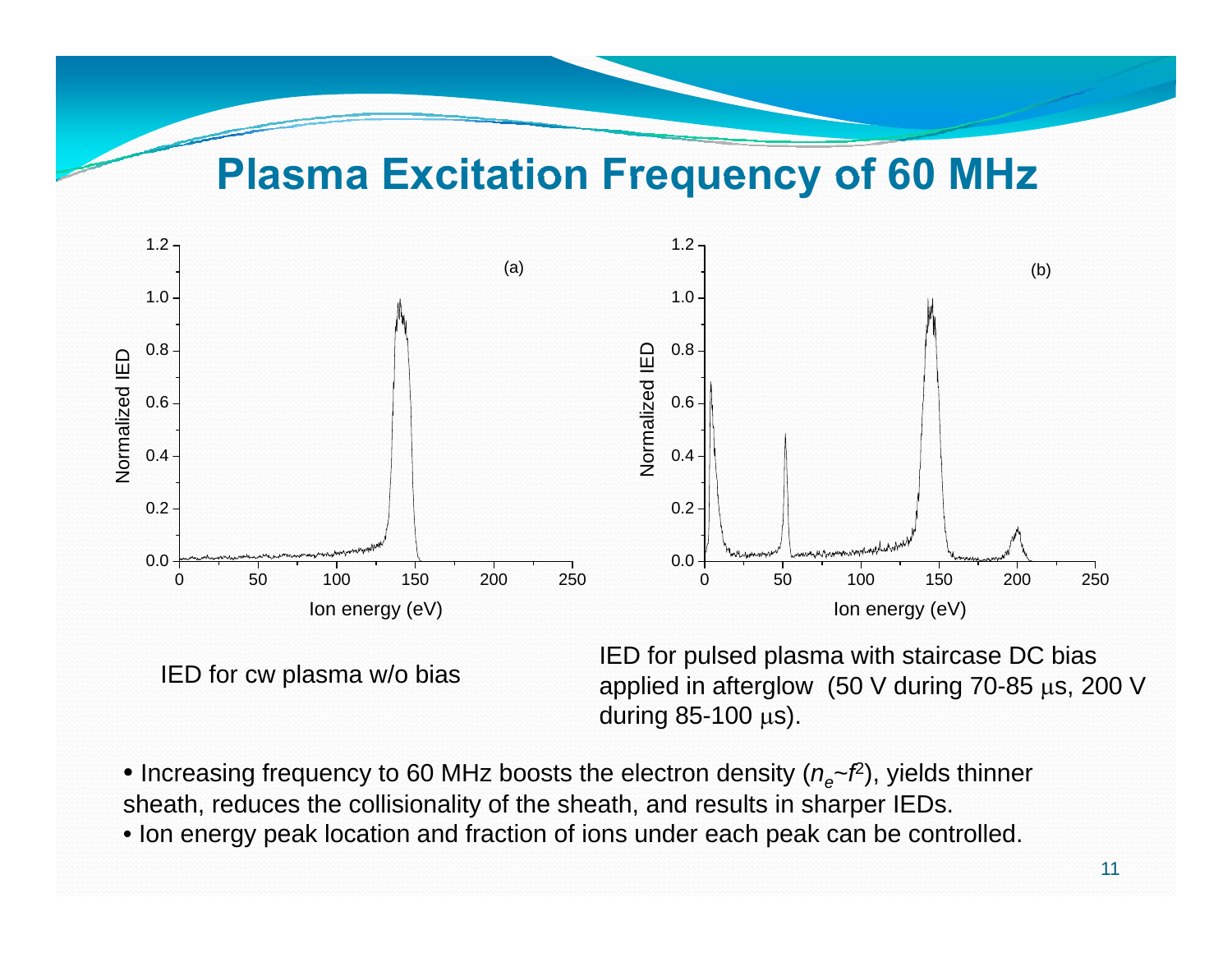#### **Comparison of PIC Simulation with Experimental Data (1)**



IEDs predicted by the PIC simulation of the afterglow (right) compared to data $^{\#}$  (left). The low energy peak of the data is due to the active glow (not simulated by PIC).

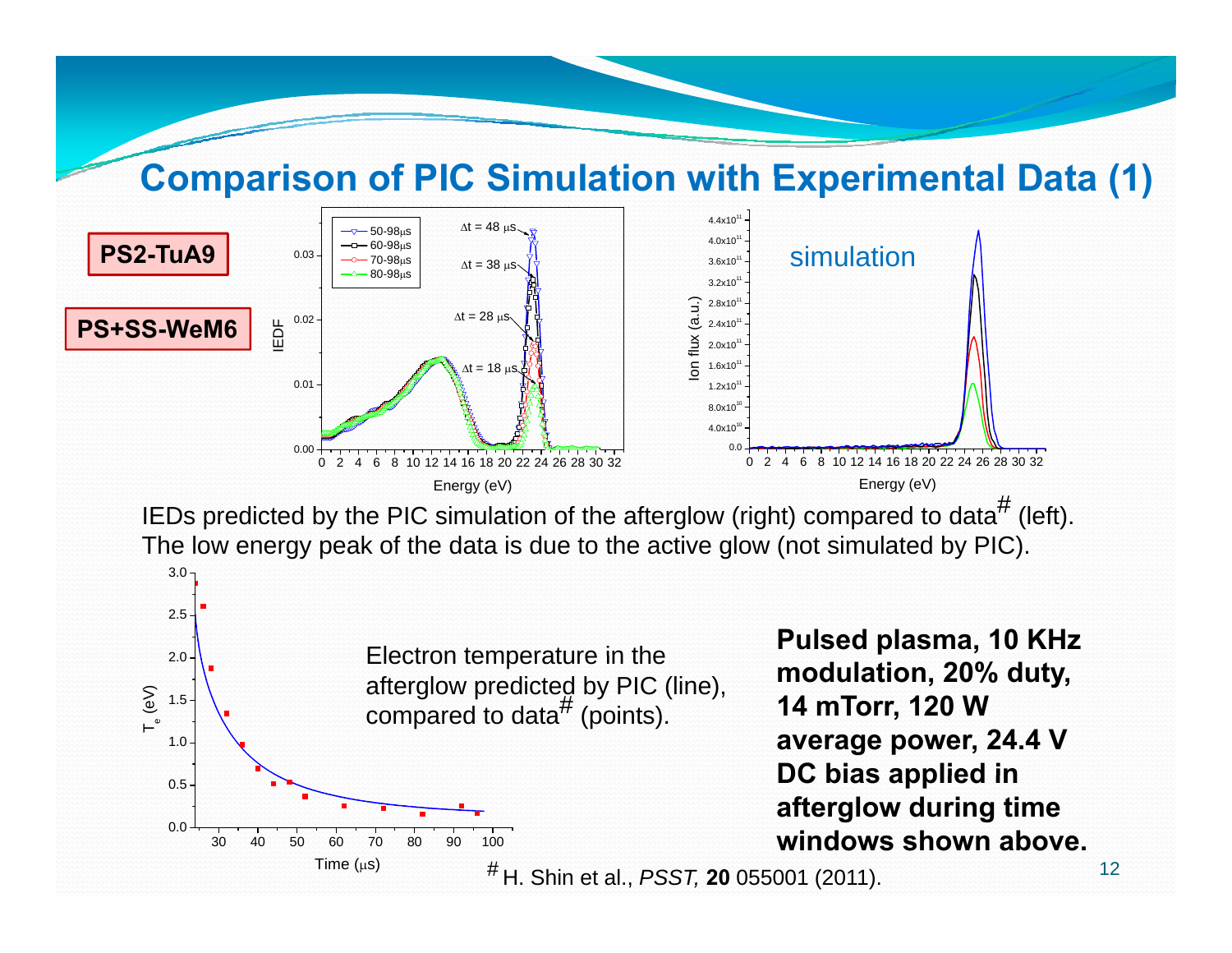#### **Comparison of PIC Simulation with Experimental Data (2)**



Experiments: D. O'Connell et al. *Phys. Plasmas* **14**, 103510 (2007) Model: P. Diomede et al. *PSST*, **14**, 459 (2005)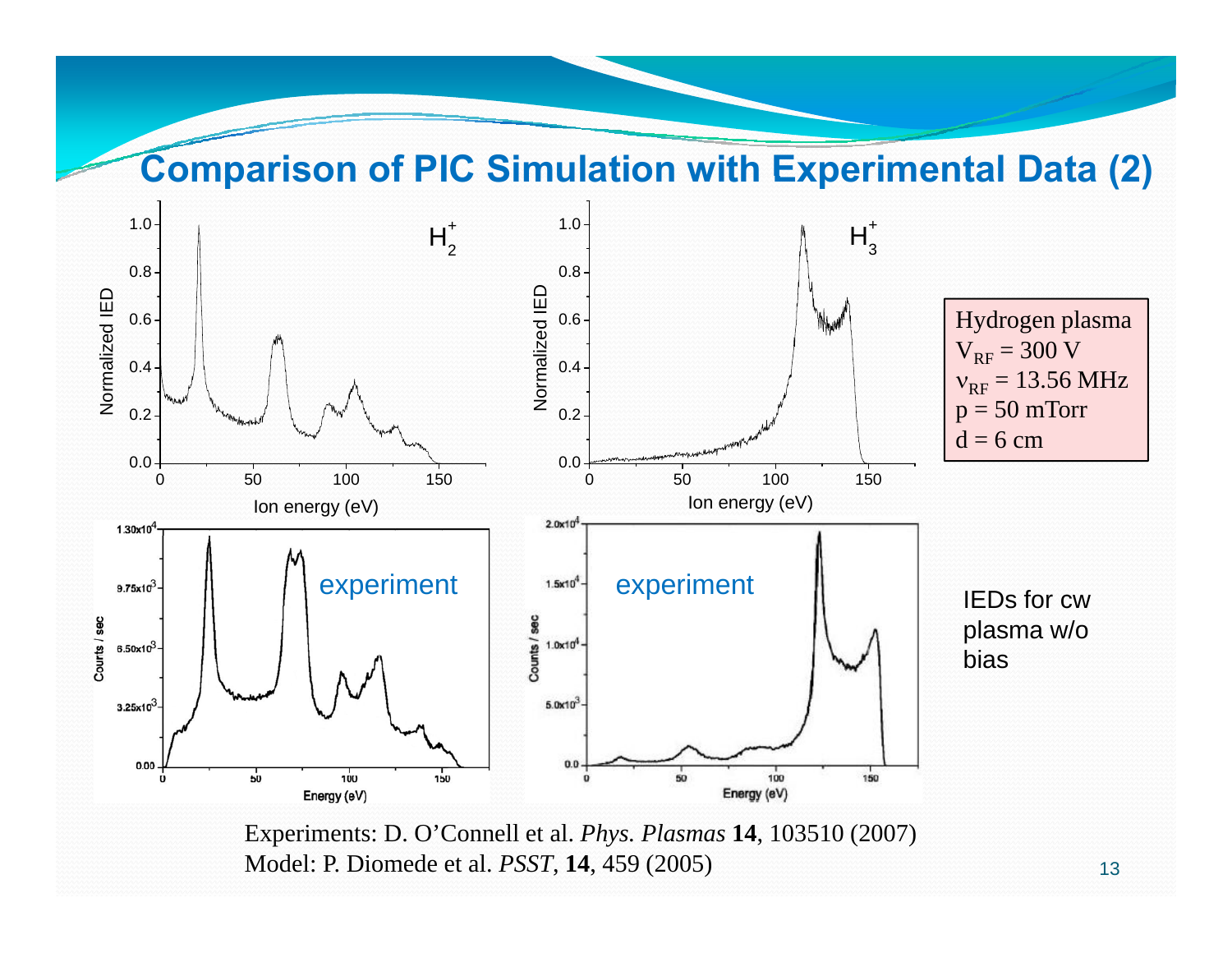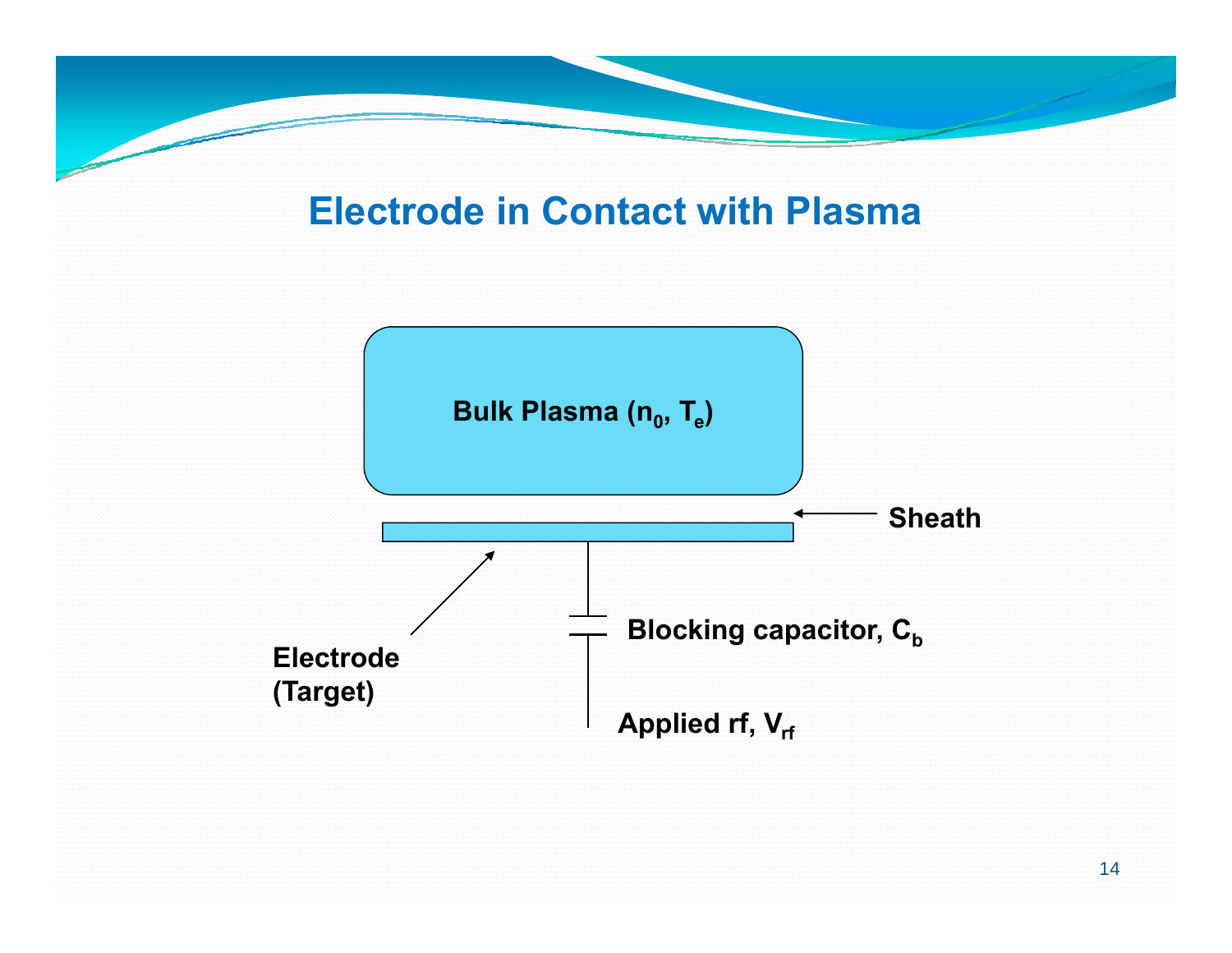### **Semi-analytic Model (1)**



- plasma of given electron (ion) density and electron temperature.
- 2. Electron, ion and displacement currents flow throu
- 3. Non-linear sheath capacitance  $\mathsf{C}_\mathrm{s}$  is calculated from the electric field at the electrode, E.

$$
C_s = -\varepsilon_0 A \frac{\partial E}{\partial V_s}
$$

$$
E = -\sqrt{\frac{2n_1kT_e}{\varepsilon_0}} \left[ exp(\frac{e(V_s - V_1)}{kT_e}) + \frac{V_s}{V_1} - 2 \right]^{1/2}
$$

- A. Metze et al., *J. Appl. Ph ys*., **60**, 3081 (1986). ,*pp y* ,, ()
- P. Miller and M. Riley, *J. Appl. Phys*., **82**, 3689 (1997).
- T. Panagopoulos and D. Economou, *JAP*, **85**, 3435 (1999).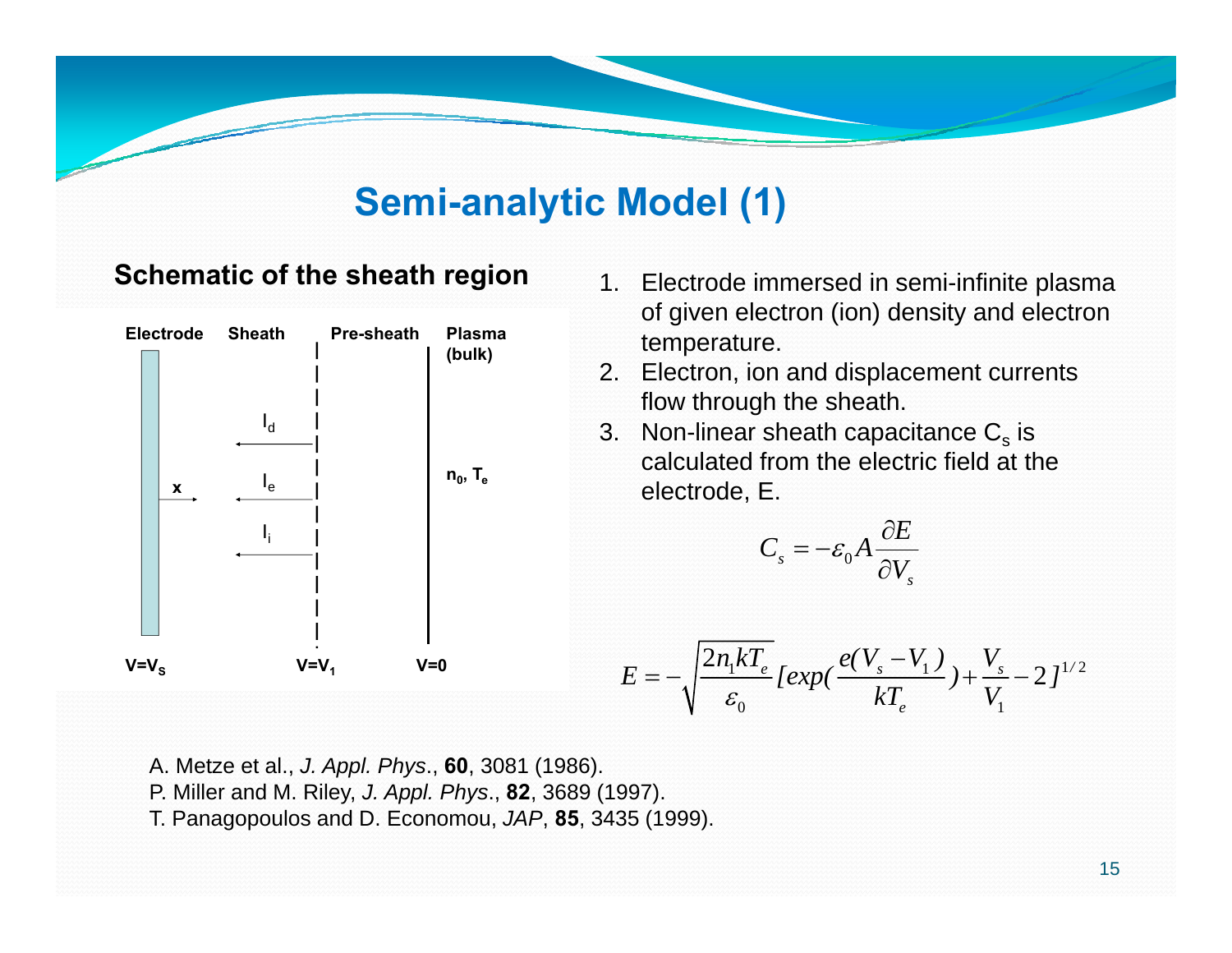### **Semi-analytic Model (2)**

Equivalent circuit model, A. Metze et al., *J. Appl. Phys*., **60**, 3081 (1986).



Voltage  $\mathsf{V}_{\sf rf}$  is applied through blocking capacitor,  $\mathsf{C}_{\sf b}$ .  $\bf{G}$ iven  $\bf{n}_0$ ,  $\bf{T_e}$ ,  $\bf{V_{rf}}$  and  $\bf{C_b}$ , calculate  $\bf{V_{T}}$  ,  $\bf{V_{p}}$ , and  $\bf{V_{d}}$ .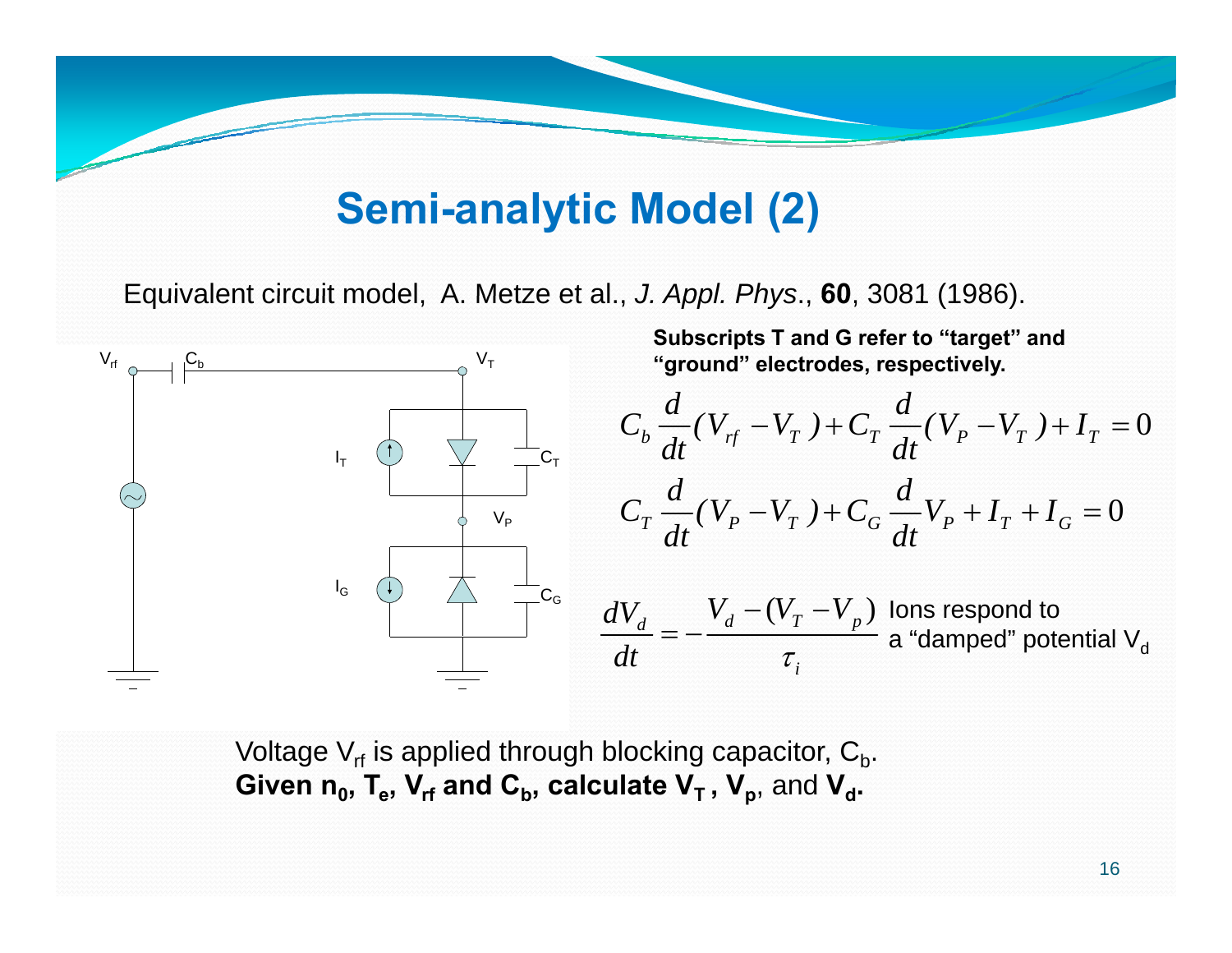# **Ion Energy Distribution**



$$
\int_{\frac{dy}{dx}}^{\frac{2\pi}{2\pi}} f(y) = \frac{1}{2\pi} \sum_{\substack{\text{# of points in } 0 < \omega t < 2\pi \\ y_d(\omega t) = y}} \frac{1}{\left|\frac{dV_d}{d(\omega t)}\right|}
$$
\n
$$
f(y) = IED
$$
\n
$$
V_d = V_d(\omega t) = "damped" sheath voltage
$$

Sample damped sheath potential waveform

$$
y = V_d(\omega t) \Longrightarrow \omega t = V_d^{-1}(y)
$$
  $f(y) =$ 

$$
f(y) = \frac{1}{2\pi} \sum_{\substack{\text{# of points in } 0 < \omega t < 2\pi \\ \text{such that } V_d(\omega t) = y}} \left| \frac{dV_d^{-1}(y)}{dy} \right|
$$

P. Diomede et al., *Plasma Sources Sci. Technol.,* **20**, 045011 (2011). E. Kawamura et al., *Plasma Sources Sci. Technol.*, **8**, R45 (1999).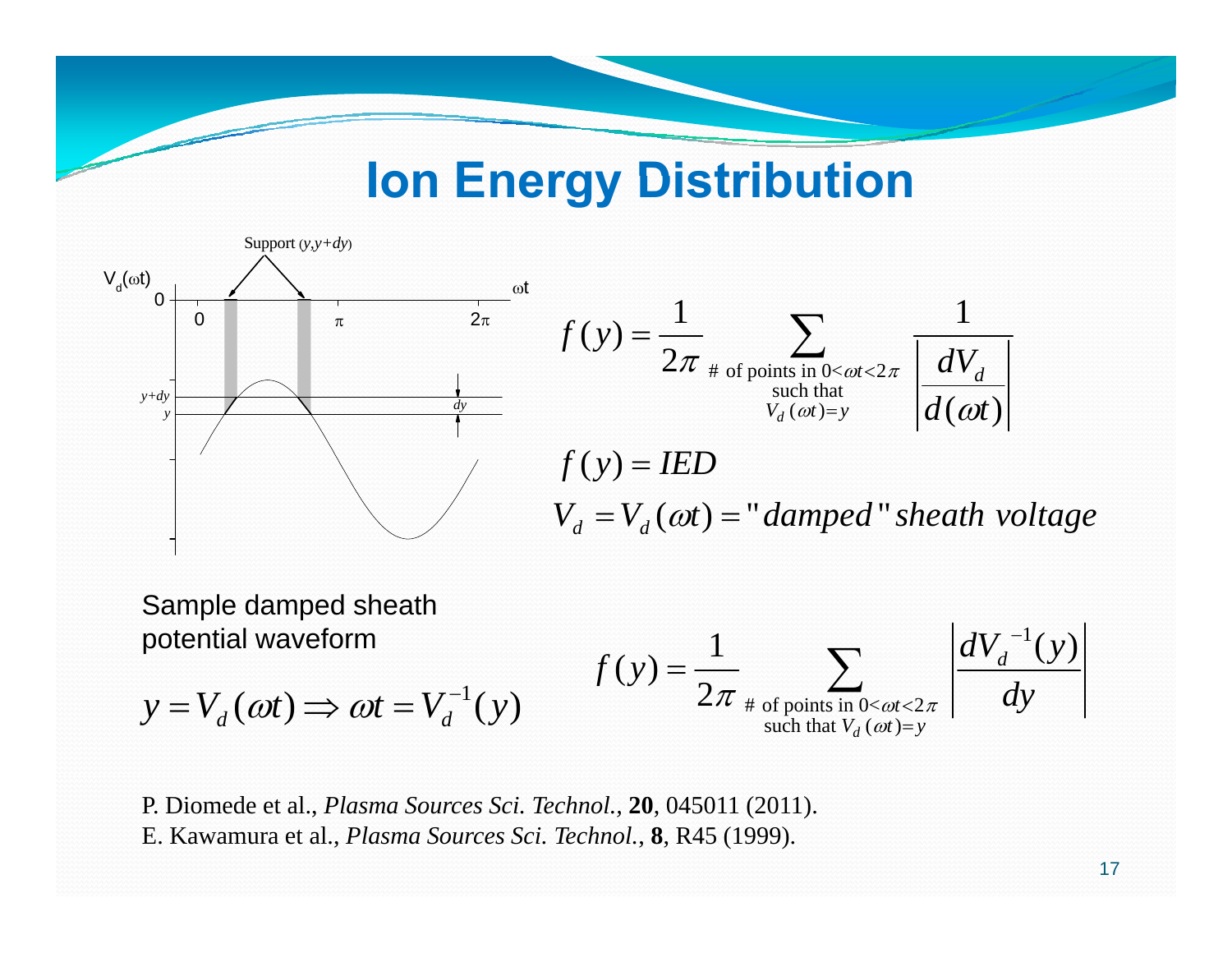### **IED for <sup>a</sup> sinusoidal sheath voltage**

#### **(Forward problem)**

Damped sheath potential Resultin

g IED g



0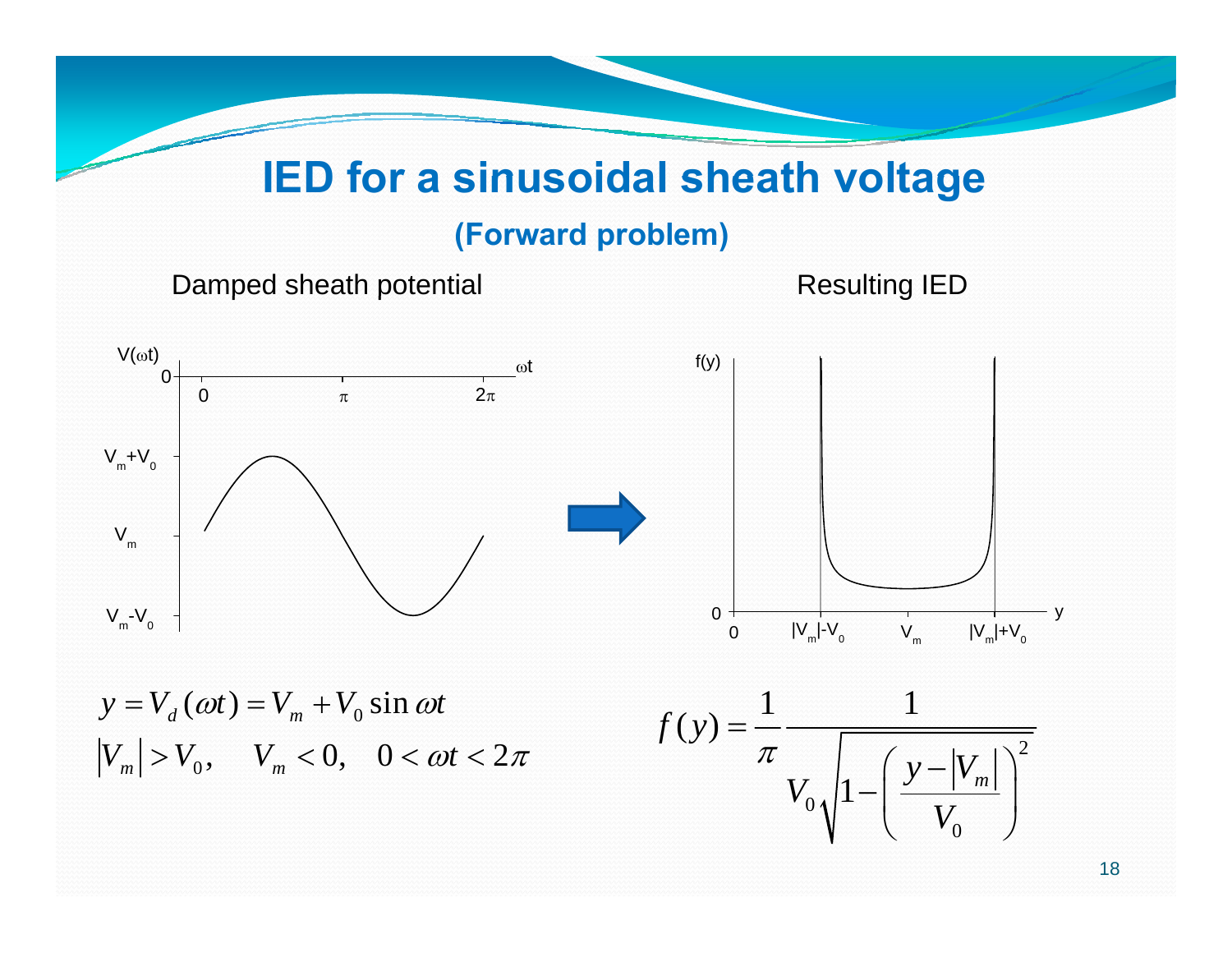#### **Voltage Waveform Required to Obtain Desired IED Voltage (Inverse problem)**



*Desired* IED is Gaussian with specified peak and standard deviation.

Required voltage waveform  $\mathsf{V}_{\mathsf{rf}}$  is a "rectangular" pulse with a slope. Slope is needed because of blocking capacitor charging.

P. Diomede et al., *Plasma Sources Sci. Technol.,* **20**, 045011 (2011).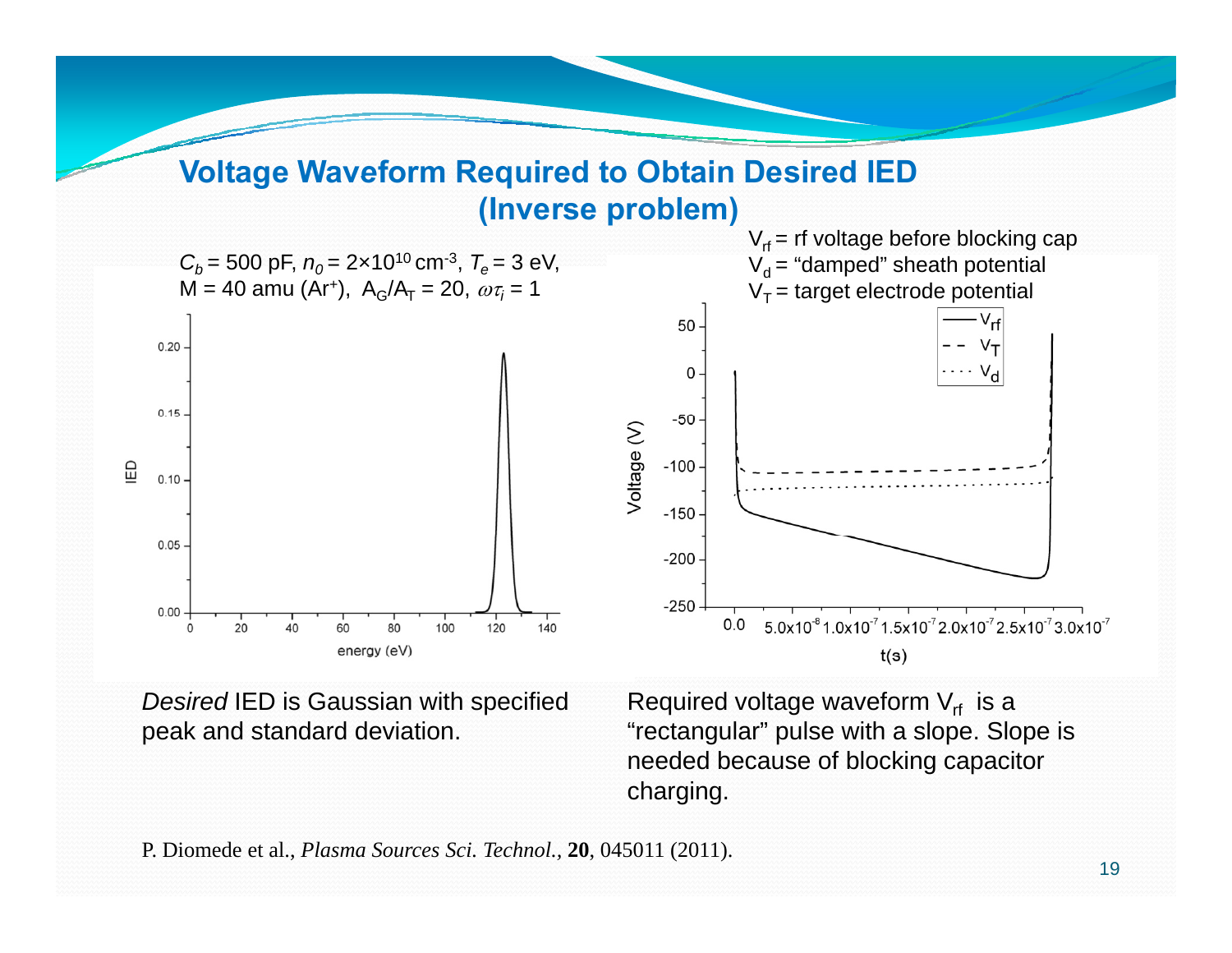#### **Comparison of Semi-analytic Model with Experimental Data Semi-analytic Argon Plasma**



IEDs predicted by the semi-analytical model (right) compared to data $^{\#}$  (left).



**PS2-TuA9**

**Pulsed plasma, 10 KHz modulation, 20% duty, 14 mTorr 120 W average mTorr, power, 24.4 V DC bias applied in afterglow during ∆tb = 45-95 µs. bµ**

# H. Shin et al., *PSST,* **20** 055001 (2011).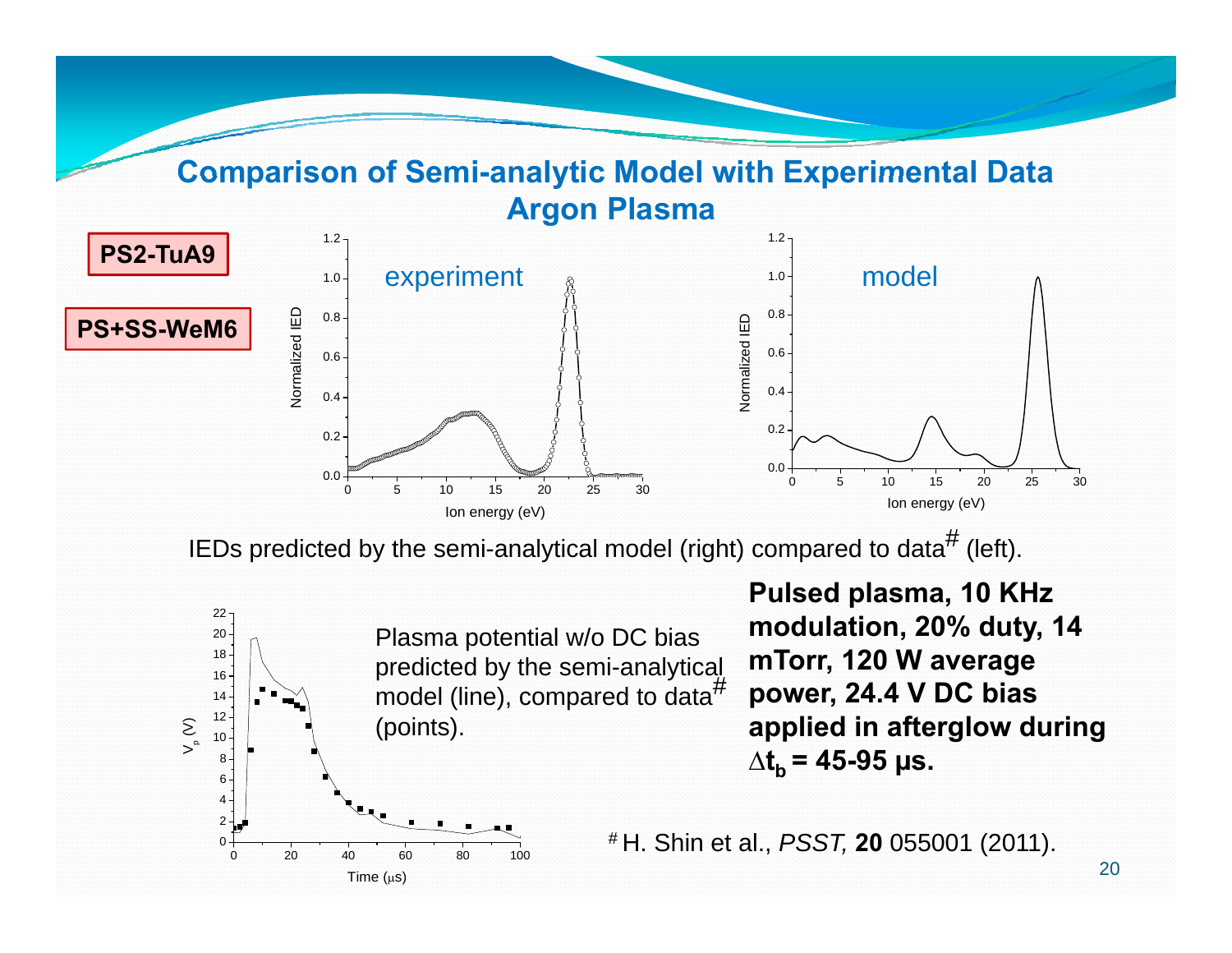## **Summary**

- The energy distribution of ions bombarding the wafer can be tailored by applying voltage waveforms with special shapes (square wave, staircase, etc.).
- Both the location of the peak(s) of the IED and the fraction of ions under each peak can be controlled.
- Semi-analytic model can identify voltage waveforms that result in desired IED (inverse problem).
- Semi-analytic model executes much faster, but PIC simulation provides detailed information about both the IED and the  $\mathsf{EEDF}$  upon application of bias.
- Experimental measurements were in good agreement with model and simulation predictions.